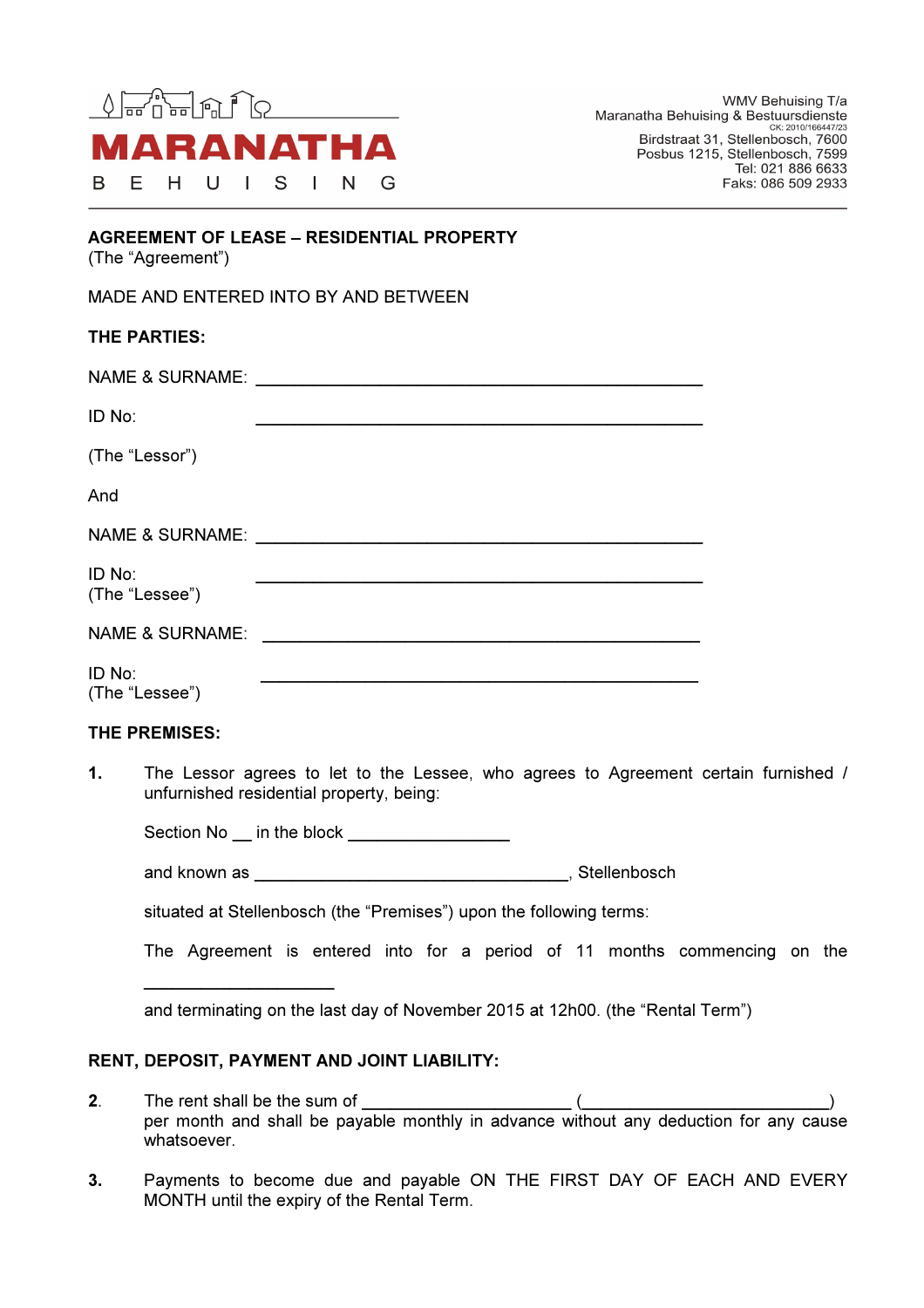- 4. The Lessee shall be liable for the prepaid electricity and if there are outstanding levies on the prepaid box at the termination of the Agreement, the former Lessee shall be responsible for the payment thereof. The Lessee will also be held responsible for the communal hot water which is an additional R100 per person per month which should be paid in advance.
- 5. Payment of the rent shall be made in South African currency and by means of a debit order, electronic funds transfer or cash. Payments will be made directly into the account of:

 MARANATHA BEHUISING ABSA BANK 632005 ACC. NO 407 705 8618 REFERENCE: MS UNIT + SURNAME

 A cash handling fee of R160 will be charged on all cash deposits. The cash handling fee will be recovered at the end of the Rental Term. The Lessee shall provide the Agent with proof of payment on the same day of payment by way of electronic funds transfer or cash to verhurings@adept.co.za

- 6. Payment received after the 1st of the month in which payments become due, will be subjected to a penalty of R350.00 (THREE HUNDRED AND FIFTY RAND) per late payment to cover collection fees and/or additional administration costs. Such penalty will be recovered from the deposit by the Agent at the end of the Agreement. The Lessee will be responsible for a once-off fee of R250.00 (TWO HUNDRED AND FIFTY RAND) for inspection at the end of Agreement which will be deducted from the deposit.
- 7. In the instance of two or more persons signing this Agreement as Lessees, they will be jointly and severally responsible for each other's obligations in terms of the Agreement.
- 8. The Lessee hereby consents that, and authorizes the Lessor to, at all times:
	- 8.1 Contact, request and obtain information from any credit provider (or potential credit provider) or registered credit bureau relevant to an assessment of the behaviour, profile, payment patterns, indebtedness, whereabouts, and creditworthiness of the Lessee; and
	- 8.2 Furnish information concerning the behaviour, profile, payment patterns, indebtedness, whereabouts, and creditworthiness of the tenant to any registered credit bureau or to any credit provider (or potential credit provider) seeking a trade reference regarding the Lessee's dealings with the Lessor.
- 9. The Lessee undertakes to pay a deposit of 2 months  $(R12 000)$  upon signature hereof, which amount shall be retained in an interest bearing savings trust account by the Agent. An administration cost in respect of the deposit of R200, 00 (TWO HUNDRED RAND) per year shall be levied by the Agent and the Lessee undertakes to pay this amount to the Agent upon demand. The said deposit shall be refunded to the Lessee at the expiration of the Agreement, subject to the condition that the Premises and contents (if furnished) shall be returned to the Lessor in good order and condition, reasonable wear and tear excepted, as set out below. The Lessor may in his/her absolute discretion allocate all or any of the said deposit towards any arrear rent, water and electricity charges, maintenance, fines imposed by the relevant Body Corporate or Homeowner's Association, cash handling fees and/or repair costs for which the Lessee is liable, subject to the terms of the Rental Housing Act. Under no circumstances whatsoever, shall the Lessee have the right to appropriate the deposit towards any month's rental or any other amount payable hereunder.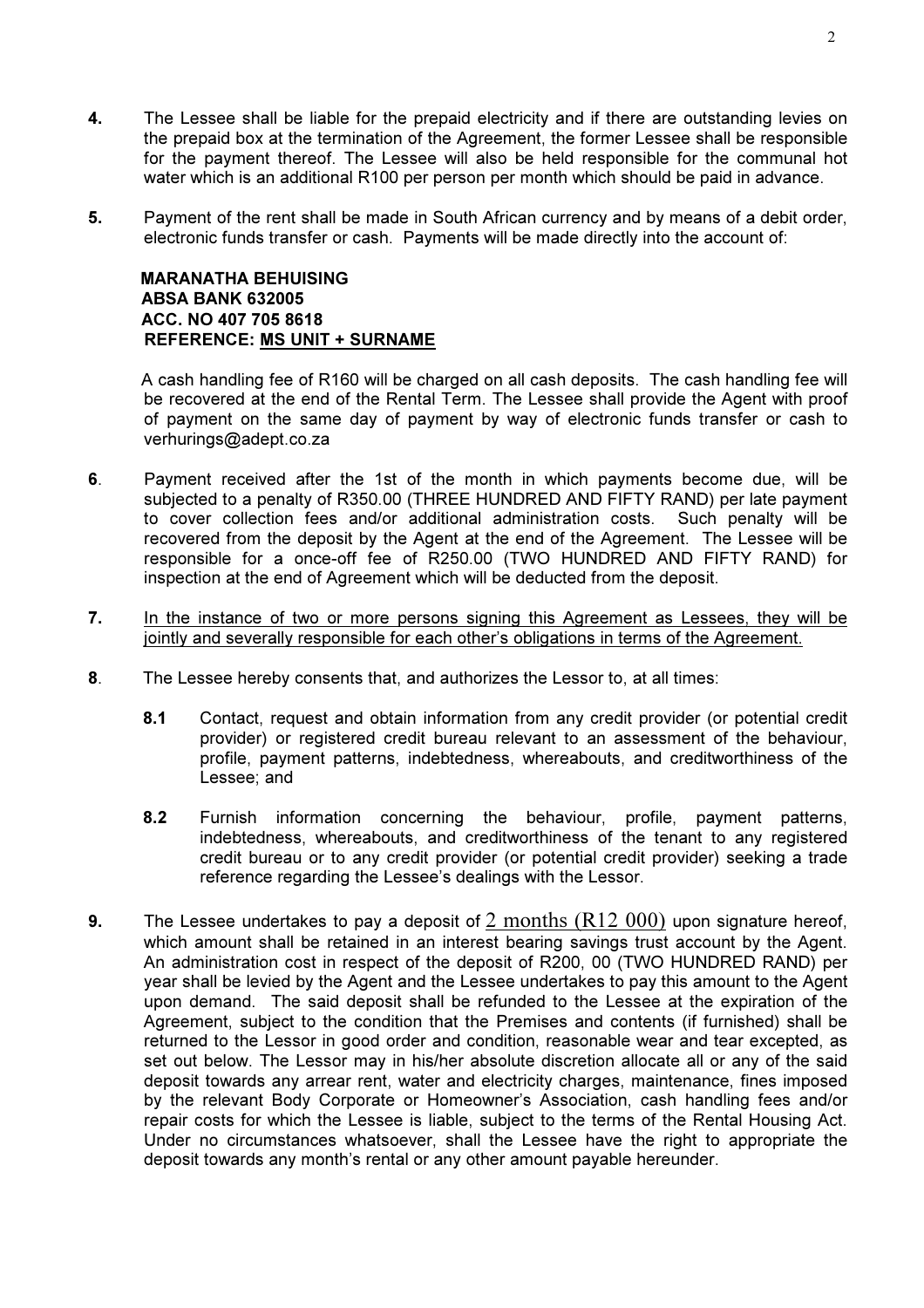#### LESSEE'S OBLIGATIONS:

- 10. The Lessee undertakes to maintain the electric stove (if applicable) and any additional electrical appliances or installations in the Premises in good order and condition, and in the event of any repairs or damages thereto necessitated through the negligence or misuse by the Lessee, such repairs or damages shall be effected at the expense of the Lessee.
- 11. The Lessee undertakes to maintain the curtaining (if any), fixtures and/or fittings in the Premises in good order and condition, and in the event of any damages or repairs thereto, shall make good or replace same at no expense to the Lessor, reasonable wear and tear excepted.
- 12. Any drain blockage or plumbing repairs necessitated through the negligence or fault of the Lessee shall be affected at the expense of the Lessee, save for reasonable wear and tear.
- 13. The Lessee undertakes to obey the Rules of the Body Corporate or Homeowners Association Rules, whichever is applicable, and to pay fines when issued to the Lessee. (We undertake to send the house rules as soon as it becomes registered at the Body Corporate and made available to us.)
- 14. The Lessee shall, prior to any damages or repairs being lawfully effected in terms hereof, and at the Lessor's expense, duly notify the Lessor in writing, who shall, at his discretion attend to the relevant damages or repairs in any manner he/she deems fit. In the event of the Lessee failing to notify the Lessor as herein provided for, and causing such damages or repairs to be effected, the Lessee does so at his sole risk and responsibility.
- 15. The Lessee shall be responsible for the maintenance of the interior of the Premises, and shall, on the termination of the Agreement, restore the Premises to the Lessor in good order and condition, reasonable wear and tear excepted. Should the Lessee fail to maintain the Premises as aforesaid, then and in such event, the Lessor shall be entitled to affect any such maintenance and/or repairs at the expense of the Lessee. The Lessor's determination of the amount necessary to affect the aforesaid maintenance and/or repairs shall be final and binding on the parties hereto.
- 16. All goods, property and effects of whatsoever nature owned by anyone other than the Lessor, which may at any time be in or on the Premises, shall be at the sole risk of the Lessee, and the loss thereof, or damage thereto from any cause whatsoever, shall not be the responsibility of the Lessor, and he/she shall not be liable to make good any loss or damage suffered by anyone in respect thereof.
- 17. The Premises shall be used by the Lessee for residential purposes only, and may not be used for any other purpose whatsoever.
- 18. The Lessee shall not cede nor assign this Agreement either in whole or in part, nor shall the Lessee sublet the Premises or any portion thereof, nor shall the Lessee permit or allow any other person or persons to occupy the Premises or to reside therein or to obtain possession thereof without having obtained the consent of the Lessor in writing, which consent shall not be unreasonably withheld.
- 19. Should the Lessee upon taking possession of the said Premises discover that the same or any of the appurtenances or contents thereof, including stoves, keys, locks, windows, sewerage pipes and pans, electrical installations and fittings, water taps, cookers and furniture are in a defective state of repair, he shall within 7 (SEVEN) days from the date of such possession notify the Agent in writing of the details of any such defect/s. Failure to do so on the part of the Lessee shall be an acknowledgment on the part of the Lessee that the whole Premises is in good and proper state of repair and condition. The Lessee hereby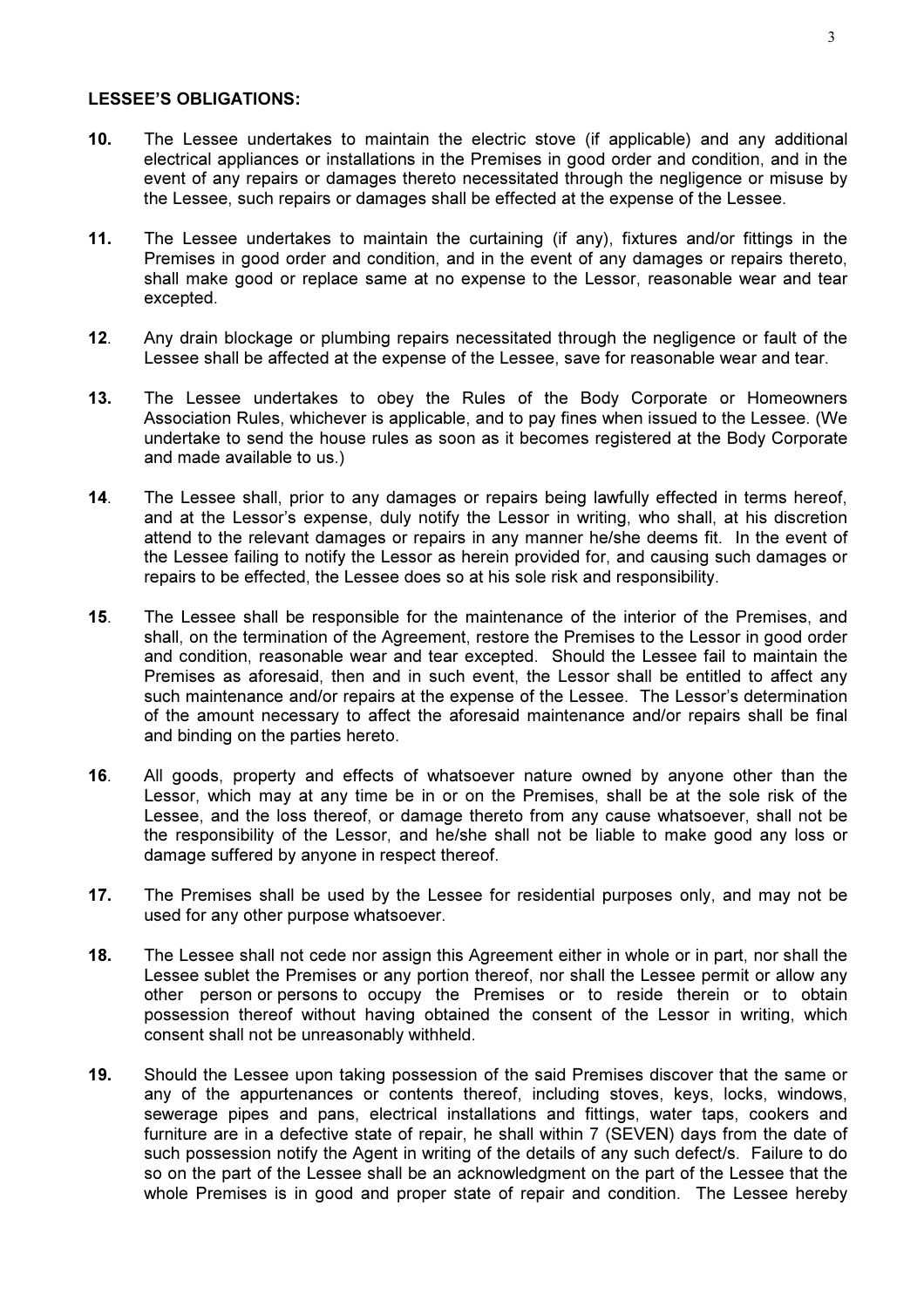promises and undertakes to care for and maintain the Premises in good order and condition during the Rental Term. At the termination of the Agreement the Lessee shall return the Premises to the Lessor in good order and condition, fair wear and tear excepted, and shall make good and repair at the Lessee's own expense any damage and/or breakages, or, in the alternative, reimburse the Lessor for the cost of replacing, repairing or making good any of the same. The Lessee hereby undertakes to keep and maintain all sewerage pipes, water pipes and drains free from obstructions and/or blockage. The Lessee shall be responsible for any damage done to the Premises by reason of the removal of his furniture to or from the Premises. The Lessee shall, at the termination of the Agreement be responsible for the general cleaning of the Premises. If the Premises was damp-free at the commencement of the Rental Term, the Lessee shall ensure that it is handed back damp-free. Should any treatment or repairs be necessary to fulfil this obligation, the cost will be for the Lessee's account.

- 20. The Lessee shall not make any alterations or additions to the Premises or do any installations therein, whether structural or otherwise, nor drive or permit to be driven in nails or screws into the walls, ceiling or furniture of the said Premises. The Lessee shall not do anything or permit anything to be done that may be cause damage to the walls or any portion of the Premises.
- 21. The Lessee shall not use any apparatus or carry on any trade or process nor keep any combustibles or hazardous goods on the Premises which may violate the Lessor's insurance policy.
- 22. The Lessor and/or the Lessor's workmen and/or the Agent shall at all reasonable times, and with reasonable notice to the Lessee, be at liberty to enter into the said Premises to inspect the Premises and to do any/carry on any work that may be required to be done to the said Premises for the preservation thereof.
- 23. The Lessee shall not be entitled to withhold any monies payable by him in terms of this Agreement under any circumstances whatsoever.

#### GENERAL:

- 24. The Lessor shall not be responsible for any damages caused by a leakage, rain, hail or fire, or any cause whatsoever to the Premises, nor shall the Lessor be responsible for any loss or damage which the Lessee may sustain by reason of any act whatsoever or neglect on the part of the Lessor or any of his employees. The Lessor shall furthermore not be responsible for any loss or damage which the Lessee may sustain by reason of the Premises hereby let becoming defective in any manner at any time during the Agreement or by reason of any repairs for which the Lessor is responsible, not being affected timeously or at all.
- 25. The Lessor shall have the right to affix and exhibit the Agent's "To Let" notice on the Premises for a period of 3 (THREE) months prior to the termination of this Agreement, and a "For Sale" notice at any time during the subsistence of the Agreement. The Lessee shall permit the Agent and prospective lessee's or buyers to view the whole of the Premises during reasonable hours, and with reasonable notice to the Lessee, at any time during the subsistence of this Agreement.
- 26. The Lessor and/or the Agent shall not be liable to the Lessee for any injury or loss or damage of any description which the Lessee or any member of the Lessee's family, or any employee or employee or any relative, friend, acquaintance, visitor, invitee or guest of the Lessee may sustain directly or indirectly in or about the Premises. The Lessee hereby accepts responsibility for, and indemnifies the Lessor or any of his employees or the Agent against any claim by any such person of any injury, loss or damage sustained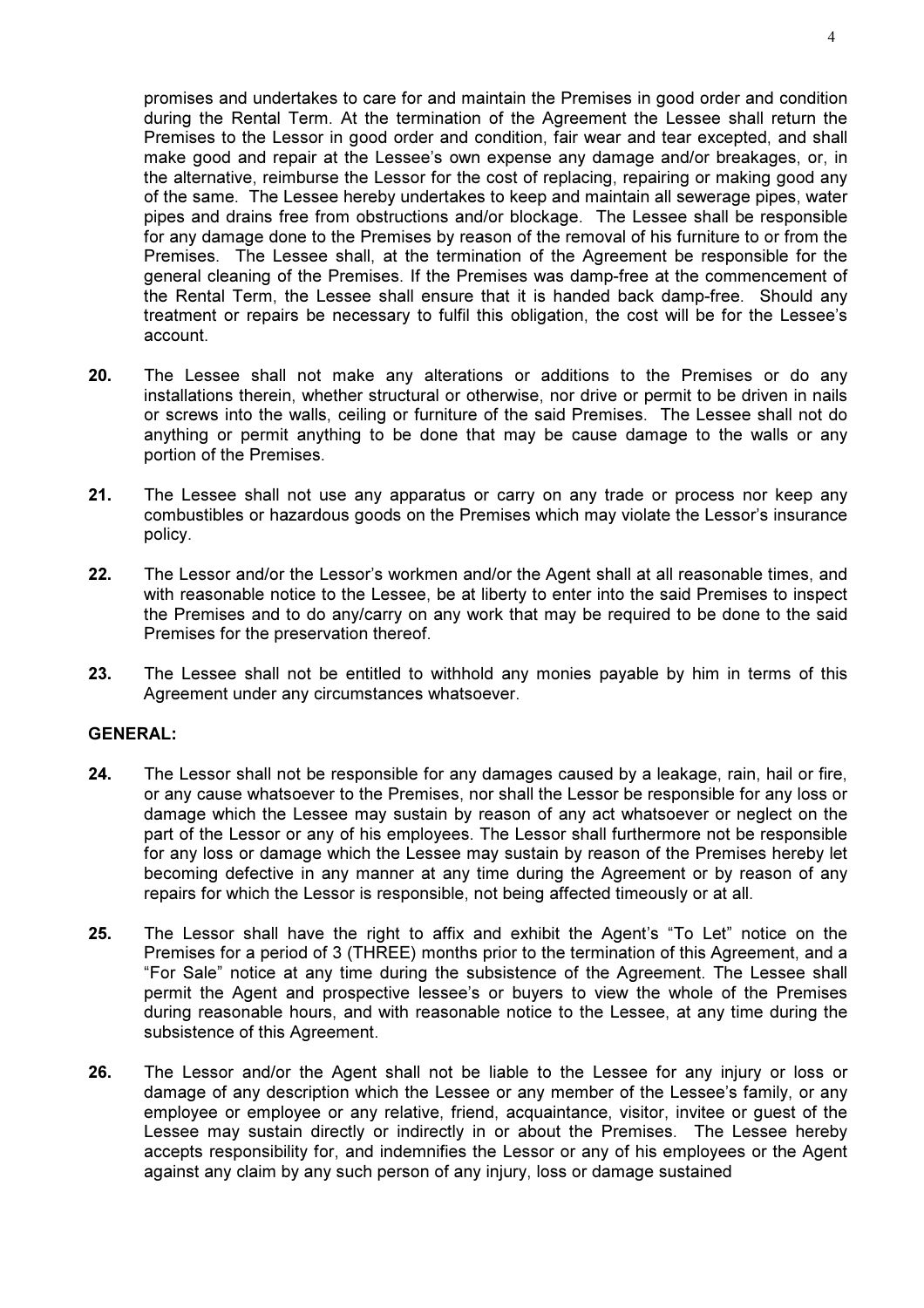## CANCELLATION, BREACH AND THE CONSUMER PROTECTION ACT:

27. The Consumer Protection Act No 68/2008 (the "CPA") prescribes, inter alia, the following: (ONLY APPLICABLE IF LESSEE IS A NATURAL PERSON)

Notwithstanding anything contained in this Agreement, the parties record that the following provisions of the CPA shall be applicable to this Agreement, where applicable:

- 27.1 Section 14(2)(a) and Regulation 5(1) which stipulates that the maximum duration of a fixed Agreement is 24 months from the date of signing thereof by the Lessee, unless a longer period is expressly agreed with the Lessee and the Lessor can show a demonstrable benefit to the Lessee
- 27.2 Section 14(2)(b), which entitles the Lessee or Lessor to cancel the Agreement before its due expiry date by giving 20 business days' notice of cancellation to the Lessor, subject to the Lessor's right to claim a reasonable cancellation penalty. The Lessor and Lessee herewith agree that a reasonable penalty would be an amount equal to 3 (three) months' rent. The Lessor and Lessee further agree that the Lessee shall be liable for such expenses as is reasonably necessary by the Lessor to find a replacement Lessee.
- 27.3 Section 14(2)(c) which entitles the Lessor to cancel the Agreement 20 business days after giving written notice to the Lessee of a material failure by the Lessee to comply with the Agreement unless the Lessee has rectified the failure within that time.
- 27.4 Section 14(c) stipulates that the Lessor shall, not more than 80 and not less than 40 business days before the expiry date of the Agreement, notify the Lessee in writing or any other recordable form of the impending expiry date, including notice of:
- 27.4.1 Any material changes that would apply if the Agreement is to be renewed or may otherwise continue beyond the expiry date;
- 27.4.2 The fact that upon the expiry of the fixed term of the Agreement, it will automatically be continued on a month-to-month basis, subject to any material changes of which the Lessor has given notice, unless the Lessee expressly directs the Lessor to terminate the Agreement on the expiry date; or agrees to a renewal of the Agreement for a further fixed term.
- 28. In the instance of the CPA not being applicable, cancellation of the Agreement by the Lessee before the expiry of the Rental Term shall be subjected to consent thereof by the Lessor. The Lessor maintains the right and may set certain reasonable conditions to cancellation by the Lessee of the Agreement. The Lessor's consent to cancel is subject to, but not limited to, the finding of a suitable alternative Lessee to act as a replacement Lessee and rental term as approved by the Agent. The Lessee shall be responsible to pay a cancellation fee in the sum of R18 000 (EIGHTEEN THOUSAND RAND) to the Agent. The cancellation cost is not deductible from the deposit and shall be payable prior to the formal cancellation of the Agreement.
- 29. If legal steps are necessary for the recovery of any monies due in terms of this Agreement, the Lessee will be responsible for payment of all legal costs on an attorney and client scale.
- 30. As far as the CPA is not applicable, and the rent, as aforesaid, or any other sum or sums payable by the Lessee hereunder not be paid promptly and on due date, or should the Lessee in any other respect whatsoever contravene or permit contravention of any one or more of the provisions and conditions of this Agreement or fail to observe or adhere to any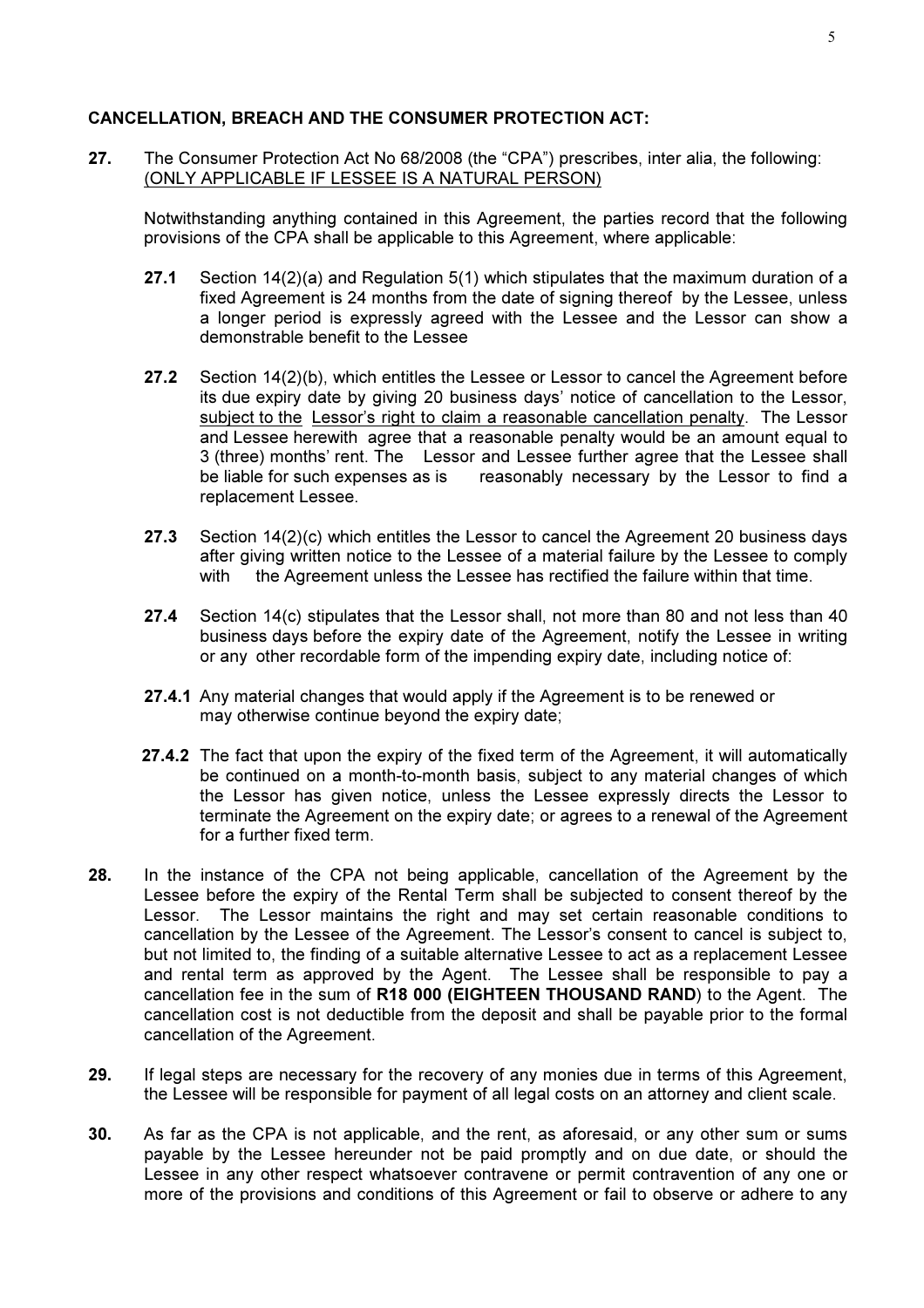one or more of the same, the Lessor, notwithstanding any previous waiver to the contrary on his part of any of his rights under this Agreement, shall give written notice to the Lessee to remedy such breach. The notice shall be delivered to the Lessee at the Premises. Failure by the Lessee to remedy the breach within the prescribed period, shall entitle to Lessor to immediately and without further notice whatsoever, cancel this Agreement and take possession of the Premises, The Lessor may take whatever legal action as may be necessary for the immediate eviction of the Lessee from the Premises, without prejudice to any other rights which the Lessor may have in law to claim rent already due and compensation for such further damages as the Lessor may sustain by reason of the Lessee's breach or default, including legal costs of whatsoever nature.

31. In the instance of the CPA not being applicable and should the Lessee desire to enter into a further Agreement with the Lessor, the Lessee shall give written notice to this effect to the Agent not less than three (THREE) months prior to the date of expiry of this Agreement. Should the Lessor be prepared to a further Agreement to let the Premises, the parties shall negotiate a new Agreement through the Agent. If the Lessee does not give the notice as stated above, it shall be accepted that the Lessee shall vacate the Premises on or before the expiry date of the Rental Term, and the Lessor and/or the Agent shall have the right to re-let the Premises.

#### NOTICE, RECEIPT AND AGENCY:

- 32. The Lessee hereby places on record that he acknowledges the Agent to be the duly authorized Agent of the Lessor, and that it may exercise on behalf the Lessor all the Lessor's rights and claims in terms of this Agreement. Maranatha Behuising (the Agent) as authorized agent has the right to sign the Agreement on behalf of the Lessor. All processes for the recovery of rent or eviction or the fulfilment of any of the conditions hereof or for the recovery of any damage or loss suffered through the Lessee's breach of any of the conditions hereof or through the Lessee's failure to vacate the Premises timeously on expiry of the Rental Term may be taken either by the Agent or the Lessor.
- 33. The Lessee agrees that no receipt shall be valid unless given on the Agent's customary receipt form. Furthermore, no error, if any, on such receipt shall be binding on the Agent or the Lessor, until such error is rectified.
- 34. Any notice to be given to the Lessee shall be considered sufficient if addressed to him/her at the Premises which the Lessee hereby chooses for the purposes of citation and execution.
- 35. The Lessee hereby agrees to pay to the Agent the cost of this Agreement which is 5% (FIVE PERSENT).

## DESTRUCTION OR DAMAGE:

- 36. If the Premises is destroyed or so damaged that it can no longer be beneficially occupied, this lease shall, unless the parties agree in writing otherwise, terminate when that happens.
- 37. If the Premises is damaged, but can still be beneficially occupied, this lease shall remain in force and the Lessor shall repair the damage without undue delay. The rent shall be abated so as to compensate the Lessee fairly for the effects of the damage and repair work. Failing agreement on such abatement or on the applicability of this clause to any particular circumstances, the matter shall be referred to an expert appointed by the parties jointly or, if they do not agree on such appointment, nominated by the The Estate Agents Affairs Board of South Africa, and the decision of such expert shall be final and binding. The expert's fees and disbursements, including any inspection costs, shall be borne and paid by that party against whom, in the sole opinion of the expert, is liable for such costs. Pending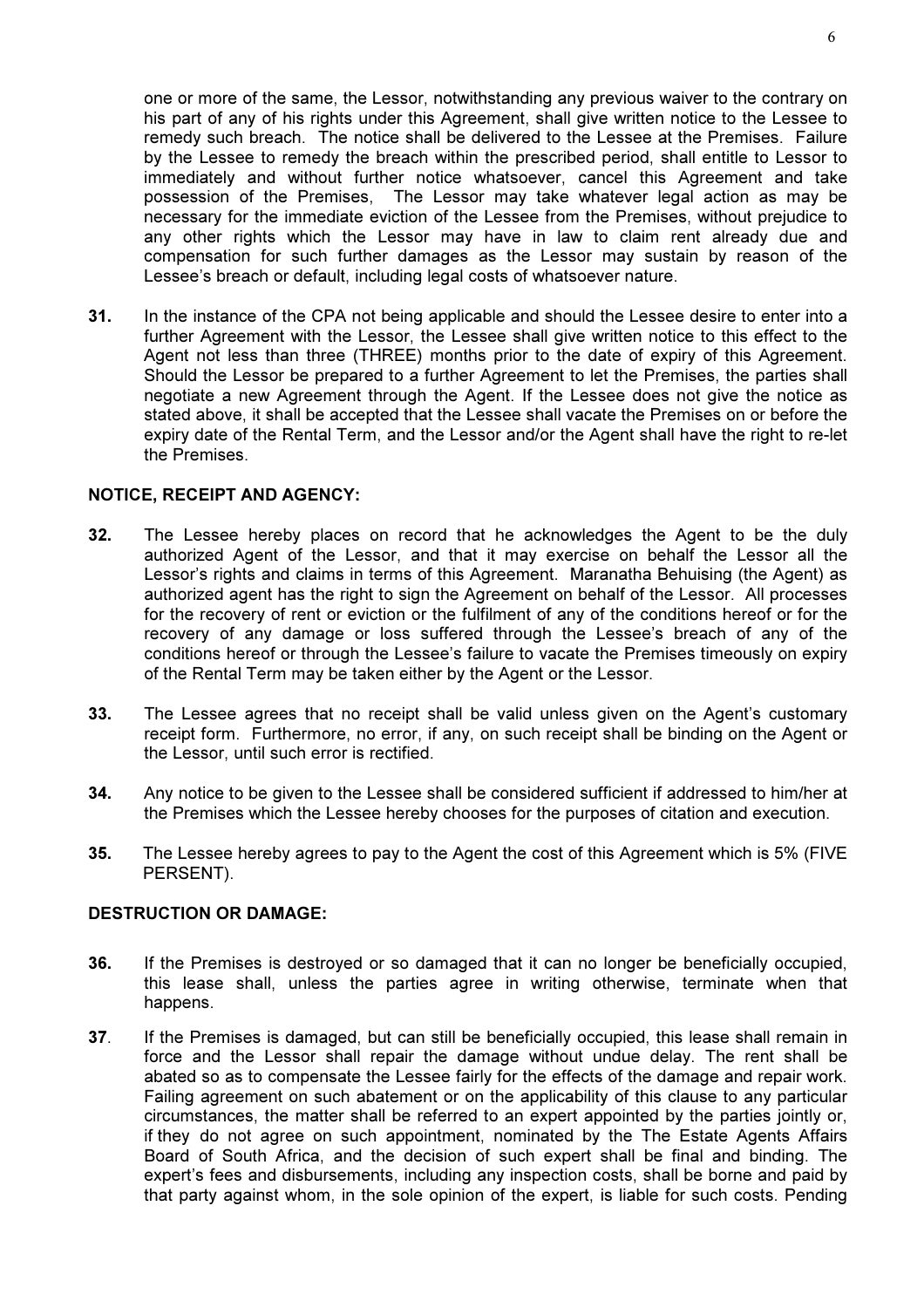determination of the abatement, the Lessee shall continue to pay the full rent for the Premises as if it had not been damaged and as soon as the matter has been resolved the Lessor shall make the appropriate repayment to the Lessee.

- 38. Notwithstanding anything to the contrary herein contained, if any damage to the Premises or the destruction thereof is caused by an act or omission for which:
- 38.1 either party is responsible in terms of this lease or in law, the other party shall not be precluded by reason of any of the a foregoing provisions of this clause 41 from exercising or pursuing any alternative or additional right of action or remedy available to the latter party under the circumstances (whether in terms of this lease or in law); or
- 38.2 the Lessee is responsible in terms of this lease or in law, the Lessee shall continue to pay on due date all amounts including rent payable by the Lessee in terms of this lease.

## LESSOR AND AGENT:

- 39. The Agent will not be held responsible by the Lessor for any damages caused by the Lessee to the rented property.
- 40. The Lessor agrees to pay the Agent a collection fee 5% VAT included and further agrees not to terminate the Agent's appointment during the currency of this Agreement, or alternatively make payment of the collection fee which would be due to the Agent for any remaining period of the Agreement during which the Agent is not required to collect the rent.
- 41. Special conditions: ¾ MATTRAS PROTECTOR X 2

### DECLARATION BY LESSEE(S)

I/WE,

("The Lessee") herewith confirm that:

- 1. This Agreement was presented to me in plain language and that I understand the contents thereof.
- 2. I was not forced, coerced, influenced or pressurised unduly, harassed or placed under duress to sign this Agreement and no unfair tactics or any other similar conduct with regard to the negotiation, conclusion, execution or enforcement of this Agreement were applied to me.
- 3. This Agreement was not the result of direct marketing and as such the cooling off period as referred to in Section 16 of the CPA is not applicable to this transaction.
- 4. I have had the opportunity to personally inspect the Property prior to entering into this Agreement and have verified for myself that it is suitable for the intended purpose of this Agreement.
- 5. I have had the opportunity to obtain legal or other advice regarding the contents thereof, and I have exercised such right before signing this Agreement, or I have elected, out of my own choice, to waive such right.